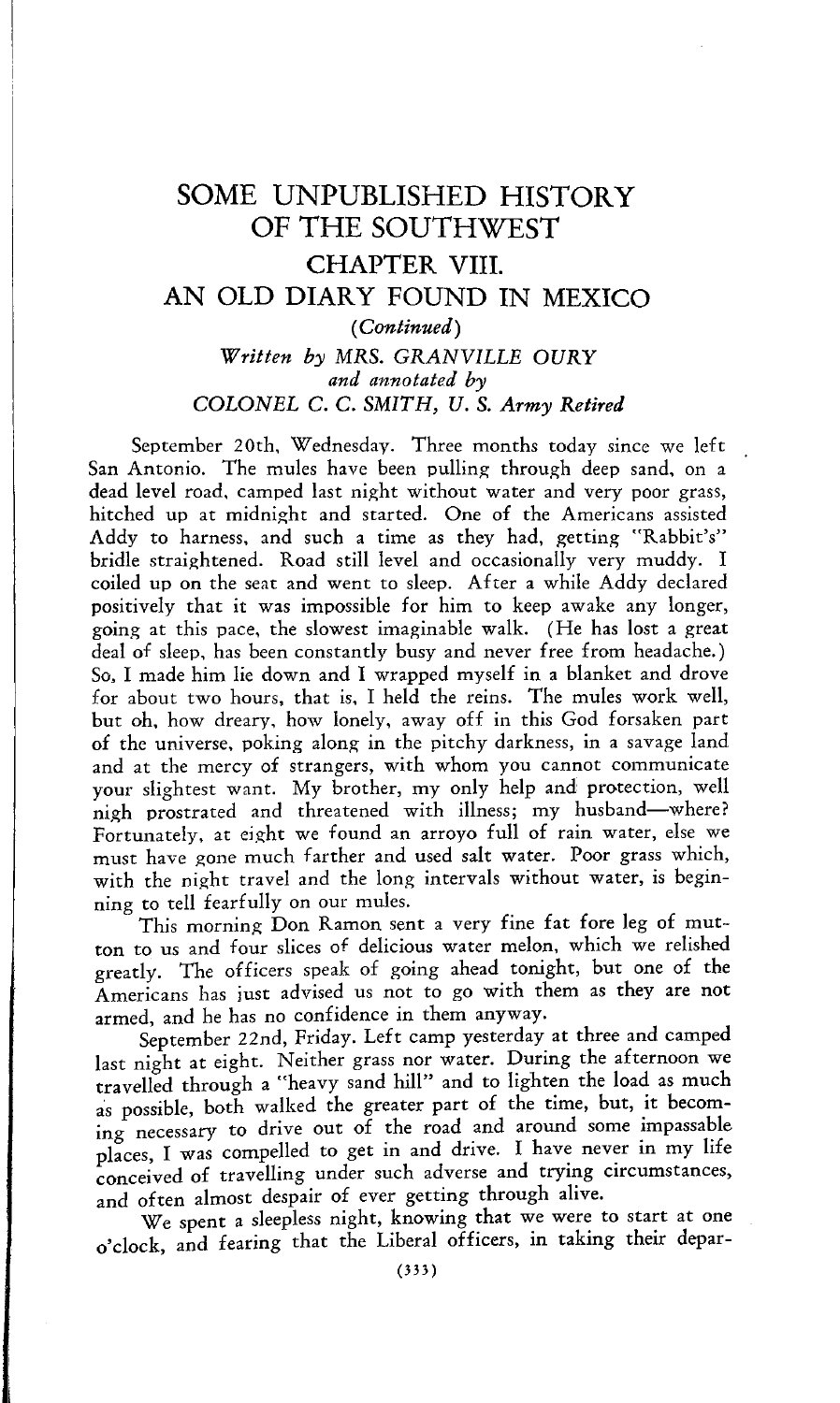ture at ten, might inadvertently appropriate some of our mules, we forced ourselves to keep awake and watch their movements. They have no scruples.

Only those who have had experience in this mode of travelling can realize the discomforts. Think of being roused up night after night, after a short, uneasy and disturbed sleep, drowsy, tired, and in the dark, having to fumble around and get your blankets, bedding, etc., all folded up and stored in place, the harness (which will get tangled in spite of all precaution) straightened and the mules collected and hitched up. But my greatest sympathy is for the poor, tired, hungry mules.

Well, we were ready in time, as we had not retired at all. After starting I took the first nap and then enveloped myself in a blanket (cold) and drove about two hours and a half. In the meantime, I broke the whip stock, and as it is necessary to jog "Rabbit's" memory occasionally (he is willing and pulls well, but being afflicted with unusual shortness of limbs, cannot possibly keep pace with the long legged sorrel, who must be constantly checked to prevent his pulling the whole load) and it had to be mended. So I held the reins between my knees, loosened the whip last from the broken stock with my teeth, notched a place in the stock with a broken blade of a pen knife, and succeeded in tying the lash on again, the mules were moving steadily on and the darkness could be felt.

I had dropped considerably behind the train, not a wagon in sight, could not distinguish the road, and running over some mesquite bushes I began to feel rather nervous—Addy asleep and my imagination pictured an Indian lurking behind every bush. Ugh! However, I did not scream but courageously whipped up the mules and in a short time overtook the train. We halted at daylight. No grass, no water. The water in our kegs, from the salt arroyo, was certainly the most unpalatable I ever tasted.

After breakfast, the herders drove the animals about four or five miles to water and grass. They took our kegs to fill, but not returning 'til three, I suffered for water, the other nauseating me. I was not well and the heat was intense. Six slices of watermelon sent by Don Ramon were most acceptable. We cooked bread and mutton, and as soon as the water came made coffee and ate in haste, started and drove 'til ten, part of the time through sand knee deep and the road badly washed; wagons continually stalling, which calls out the most unearthly yells, screams, hallowing, etc., to be heard for miles, accompanied with unceasing cracking of whips. There was a little grass where we stopped, but no water. Started again at twelve.

Addy drove an hour and a half and becoming too sleepy to sit up, I relieved him. At two we reached the deepest sand I ever saw, from two 'til daylight we did not get over one-quarter of a mile. The two ambulances stood stock still, while the teamsters in front of us were whooping, hallowing, slashing, whipping, yelling hideously, in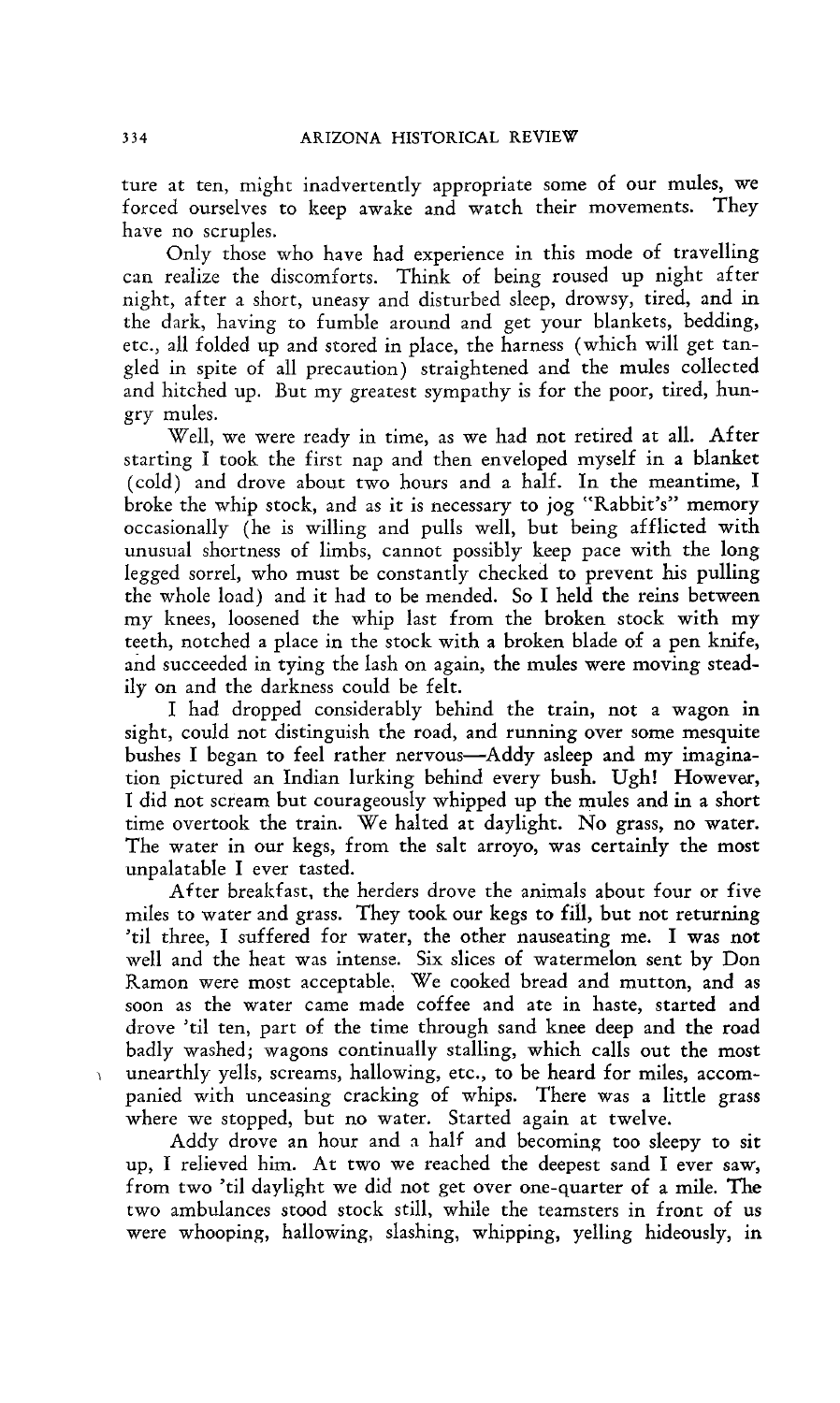a monstrous effort to move their wagons. At last, by hitching all the mules (300) to four wagons, they pulled them one mile. In the meantime I dozed off and on awaking, found the whip and lines on the ground, and that Don Ramon was preparing to start. Day was iust beginning to dawn, so I roused Addy who got out and reconnoitred. The remaining wagons were still in the road and in trying to pass them we ran into one. Some Mexicans assisted us to back the ambulance and push it up on the side of the hill and we succeeded in pulling through to camp, or rather to a stopping place. An ocean of sand, not a tree, bush, blade of grass nor drop of water. Addy made bread, I the coffee and both broiled meat. The skillet sinks down in the deep loose sand and deadens the coals. The Mexicans took the mules back and by seven brought up the other wagons. They then packed the flour on the back of the mules and drove them six miles to water and grass.

The prospect of getting away from this place is gloomy. The officers have all gone except one (Mr. Bennett, who has neither horse nor arms and rides in a wagon). He tells me that they will not start before tomorrow night, as the load must all be first carried over on the mules. It is doubtful if our mules in their present condition will be able to pull the ambulance through, but we cannot stay here. We have scarcely water sufficient for drinking today, none for cooking, and I dare not think of washing my face and then, it is inhuman to keep the poor, hungry mules standing here all night without a morsel to eat. Surely I have endured trials enough during the past few days to expiate every sin I could ever commit in the course of a long life, and now, my anxiety about Addy is becoming unendurable. He suffers constantly with a severe pain in his head and seems threatened with fever or some illness.

The nights are cold and during two-thirds of the day the heat is so intense that we are literally roasted. The sun blazes upon us without mercy, not a breath of air stirring and today, the glare from the white sand is blinding me. I am the only person awake in camp. Don Ramon sent me another shoulder of mutton this morning. Our flour has just given out and I dislike to call on him, but I am compelled to do so, for I fear he will not allow me to pay for it, and instead of five days, we are told it will likely be twelve before we reach El Paso.

October 1st, Sunday morning—Mesilla, New Mexico. Well, here I am, within the pales of civilization once more, most comfortably installed in the home of warm friends and ardent admirers of my husband, Colonel Jones\* and his estimable family, but I must first go back and give a hurried account of the past eight days.

Note: \*As delegate to the Confederate Congress from Arizona in 1862, Mr. Oury recommended this gentleman for Governor of Arizona. He (Jones) was later arrested by Genl. Carleton, commanding the California Volunteers, whose coming had driven the Confederates out of Arizona and New Mexico. Carleton called Jones a "nuisance of the first magnitude."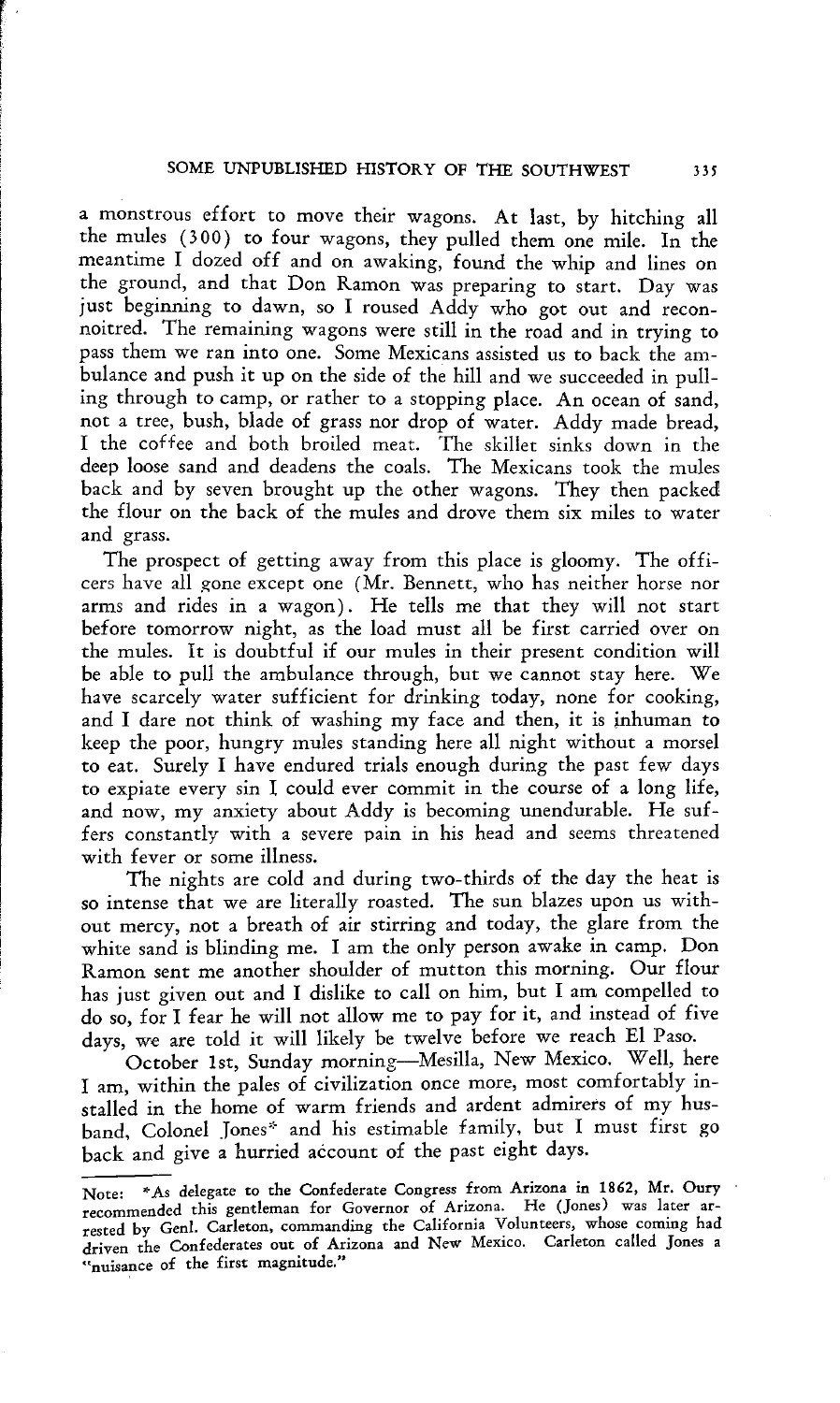Each hour was fought with its weight of danger, adventure and interest, which I now regret not writing in its proper time, as my mind is so full of fresher and more pleasant memories now, that I will be unable to recall much.

On the evening of the 22nd, I consulted Don Ramon as to the propriety of our going ahead alone, and he did not think it advisable, but thought there was not a great deal of danger. We concluded then to attempt it and intended going that night to the Springs (six miles) but the mules were not brought in 'til late. It rained hard all night and we hoped to get over the road before any of the wagons started, but alas! "the best laid schemes," etc. To our utter dismay, we awoke to find our sorrel mule missing, and we felt completely disheartened, never expecting to see him again. At about eight, a Mexican brought him and we started. Don Ramon" refused to sell us flour, but offered us all we wished. We accepted only a few pounds. I ransacked my trunks and found some nice little presents for his wife and daughter, which I gave him at parting. Two exquisitely fine Pineapple handkerchiefs, a bottle of fine cologne and a gold breast pin.

Five wagons had preceded us and the road was considerably cut up. However, Addy walked the whole distance and we had no special trouble. But, such a road is not to be found outside of Mexico. The wagons sunk in the loose sand to the hubs, with no load. We stopped where there was tolerably good grass, and water standing in the road, and spent a busy day. I washed and scoured all the dishes, cooking utensils, etc., overhauled and rearranged the ambulance, and then made some real nice biscuit (my first effort), helped Addy grease the wagon. He attended to the mules, brought water, toasted coffee, cooked "frijoles." Just as we were preparing to start a "burro" train passed and we learned that they were to camp at the Spring. Gratifying news to me, for I should have suffered with terror if we had been alone. As we drove along through an entirely unknown country, not certain even of being in the right road, I felt wretchedly uncomfortable and nervous. About dark I felt greatly relieved when we came to their camp. They had seen Mr. Oury and our party at "Janos" and seemed disposed to be kind. They were camped at an old mission's\* near the springs and had sent their animals off some distance to graze. We rather reluctantly trusted our mules to their keeping, but promised the herder \$1.00 for their delivery in the morning (a small fortune to one of his class), and he brought them in on time. We made an

Note: "Don Ramon was the son-in-law of Senor Zuloaga, the owner of the wagontrain Mrs. Oury traveled with from Comalitos to El Paso.

<sup>\*\*</sup>I wish Mrs. Oury had found out and given the name of this mission, for these old piles often reveal important bits of history.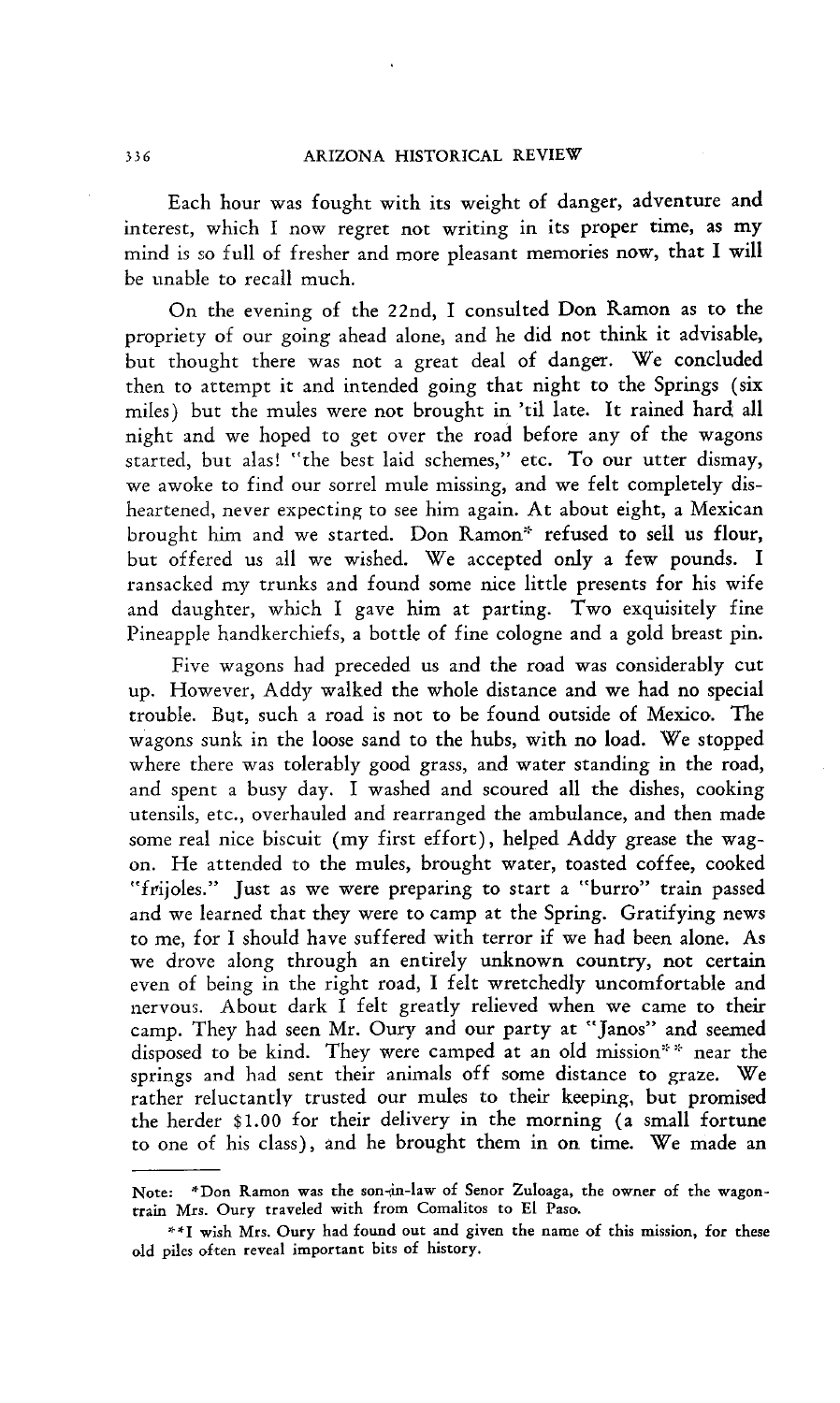early start, during the day five or six of the Mexicans passed us going in. Aside from this we were entirely alone and I afterwards learned that we had run a great risk, the road being constantly infested with Indians and but a few days previous several depredations and one murder had been committed near. We were blissfully ignorant and once I went alone to the bed of a deep, ugly ravine (just such a place as they select for an ambush) to reconnoiter and ascertain, if it could be crossed with the wagon; was far out of sight of Addy. We traveled steadily all day and the mules became very tired and hungry. Reached El Paso in the evening and being unacquainted with the topography of the place, I began to fear, we should never reach the "Plaza." At last, just as we drove into the "plaza," one of the American officers who had arrived the day before, came running to see us and said he had told Mr. John Gillett of our coming and had been requested to watch for us and direct us immediately to his house.

At this juncture, John Gillett came dashing up, on his way out to meet us, took us to his home and we were kindly received. They had rented a house and settled in El Paso. "Ben" was delighted to see us (our former driver) and during our stay rendered Addy every assistance with the mules. "Robert" had come over to watch for us, and Mrs. Gillock, who had settled in Franklin,\* came over next morning and spent the day. At night we had calls from old Spanish friends of Mr. Oury's. Tuesday we crossed the river and spent the day with Mrs. Gillock, in Texas, in the United States. So near my old home and yet so far. Mrs. Gillett treated us to an excellent dinner. In the afternoon Capt. Lent, an ex-federal officer, (volunteer) called to see me. He represented himself as an acquaintance and friend of William Oury and my husband. Very soon he broached the subject of our late Civil War, to which I protested, suggesting that all circumstances considered, I deemed it imprudent and unadvisable to discuss this, to me, very tender and sacred topic. Also informed him that he was the first enemy of "our cause" that I had yet had the misfortune to look upon and that he must not stir up the bottled wrath, that I had never had an opportunity of venting before. Withal, he spurred me on and submitted most amiably to "the benefit" I showered upon him from my long charged battery. He insisted upon our going to hear the band play on the Plaza in the evening and the moment I made my appearance, the band struck up "Dixie." For a moment all the old joy and pride I used to feel upon hearing this loved air, was revived, when, like a flash, the true state of things came to me, the dreadful calamity that had befallen our beloved South, that I was standing upon *Federal soil* and listening to our glorious National air being played by a Federal

Note: This was at that time the American name for El Paso or that part of it where the Americans lived, to distinguish it from the part where the Mexicans lived.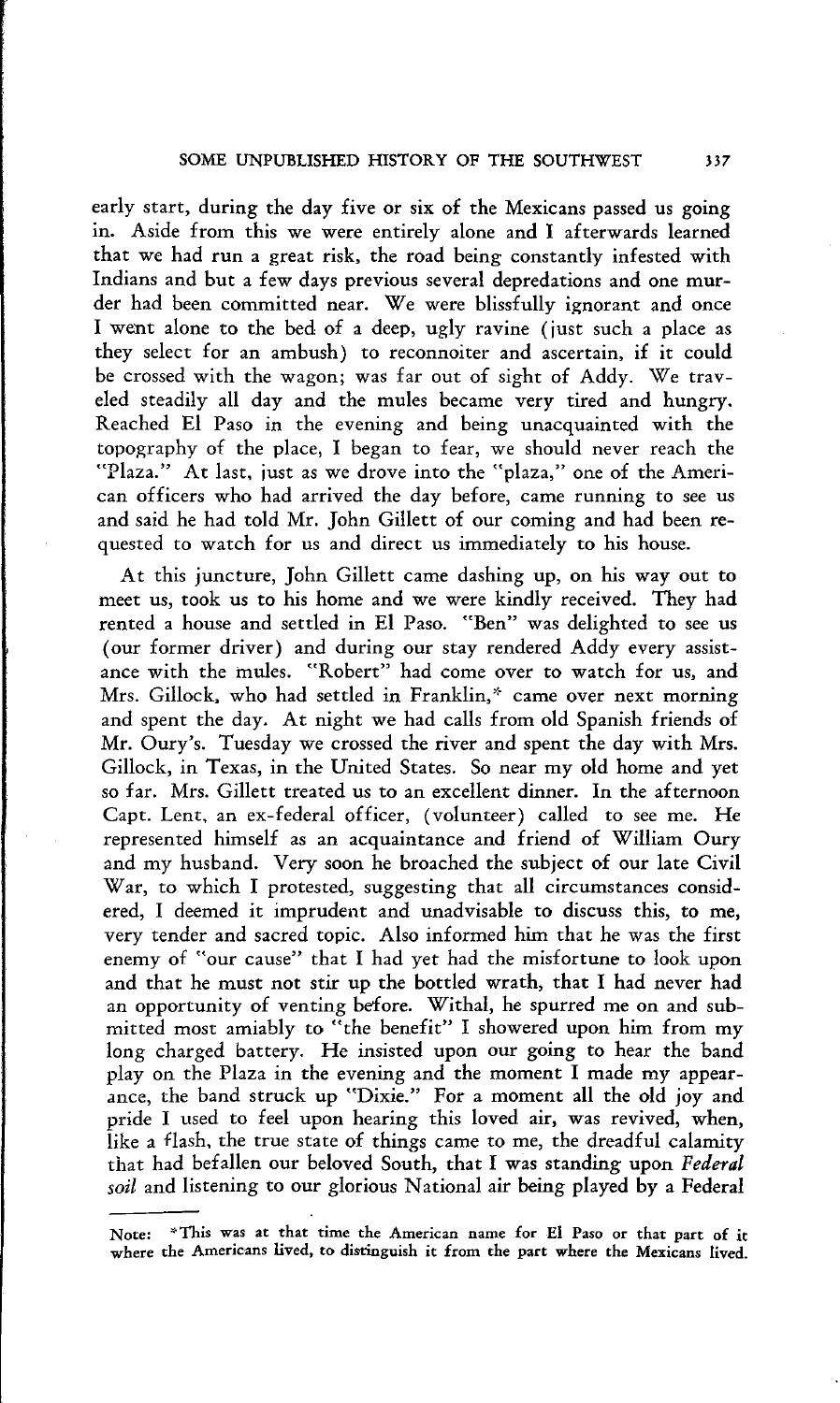band"—perhaps as an insult to my feelings. All the fire of my soul was aroused. I trembled with rage. My emotions so overcame me, that poor Addy feared a scene. Capt. Lent came up bowing and smiling graciously, saying, "Mrs. Oury, I ordered Dixie to be played expressly for you," to which I replied as calmly as possible under the circumstances, "Will you be so kind as to explain to me your motive in doing so in order that 1 may understand whether I am indebted to you for an intended and mistaken kindness, or for a premeditated insult and malicious desire to harrow my feelings?" He strongly assured me that he had been actuated only by the kindest motives and had supposed that I would be greatly pleased. I did not spare him, for my temper was at the boiling point and he would insist upon my talking. So a gentleman standing near said afterwards that he "never saw <sup>a</sup> Yankee get such a scouring in all his life."

The second piece they favored me with was "Maryland, My Maryland," and then Capt. Lent desired me to name anything I would like to hear. I suggested "Secession Polka" as they seemed to have appropriated all our Rebel airs. They played several pieces as a compliment to me and invited me to come at any time and they were at my service. Capt. Lent desired to come over and call, where there would be no restraint upon me (in Mexico), claimed to be a warm friend and admirer of my husband's and was to call the day I left. Addy had a little quarrel with the authorities about taking the oath and since hearing of many of their acts, I am surprised that they did not arrest and throw us both in prison. The officer was very overbearing, arrogant (a little brief authority) and insolent and several said Addy was the first person who had stood up for his rights and resented his insolence. If we had known the truth, we need not have asked for a passport. There is no martial law in Mesilla and we could have passed unmolested through the lines. The next day I was quite sick and retired early in the evening and soon after Mr. John Gillett came home and sent in word that he had found a gentleman who was going to Mesilla the next day and that we must be ready to start at daylight. We were up at daylight, but the mules were to feed, the ambulance to load, etc., and although we made every effort possible, we unavoidably detained the gentleman considerably. At last we got off, and after driving two miles Addy discovered that he had left his "passport," so he borrowed Mr. Maston's pony and rode back, while Mr. Maston drove the ambulance forward over a wretched piece of road. It was a most agreeable surprise to me to find myself in the society of not only a perfect gentleman, but a strong "Rebel" and an extrava-

Note: \*I am inclined to believe that this was the band of the 50th California Inf., which had not yet been mustered out of the Federal service. Col. Geo. W. Bowie, 5th Cal. Inf., was at that time commanding at Franklin (El Paso), Texas, and the 5th Cal. Inf. *was* the regiment in which my father went to the Civil War, though he was soon appointed Capt. and Asst. Q. M. And at the time Mrs, Oury arrived in **El** Paso he was stationed in Tucson, Arizona.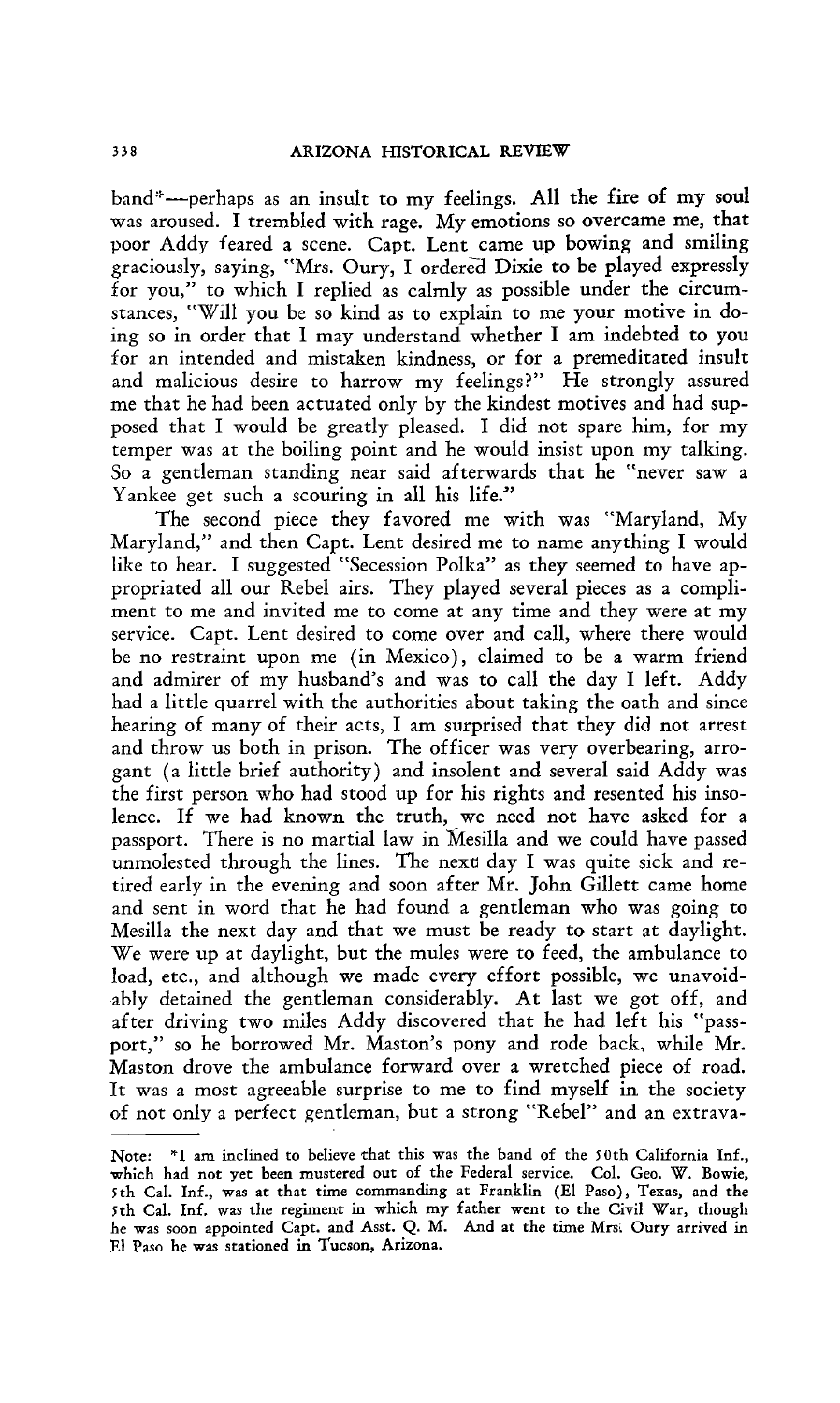gant admirer of my husband's, whom he had never met but had learned to love him through his many friends. I really enjoyed his conversation and felt as though I had met an old friend.

The sun was shining fiercely and he and Addy rode and drove alternately. We stopped in a little town and he ordered dinner for us and fodder for the mules. At five we started, Mr. Maston insisted upon my testing the superior gaits and qualities of his beautiful little Shetland pony, a great pet and favorite, he tells me, with all the ladies. So, to gratify him I mounted dear little "Fanny" on a McLellan's saddle, sans habit, hat, etc., riding paraphernalia, and was so charmed with her swift but easy motion, that I dismounted at the next town, twelve miles, instead of a ten minutes lope as I expected. However, in the end it proved to be a dear ride, for it was the indirect cause of my losing a large washing of clothes. While in El Paso, I ransacked my trunks and gave out to be washed every garment that was wrinkled or had been worn an hour during our sojourn in San Antonio, the shirts and all the undergarments were of the finest linen "French made," some fine French calico dresses, towels, etc. Mr. Gillett called for the clothes at daylight the morning we left and they were delivered to me dripping wet. While nooning I spread them all on the bushes and dried them. They were tied in a large linen sheet and thrown in the ambulance on top of my mattress, and I found to my dismay when we halted at night that Addy had neglected to fasten down the curtains and that the clothes had jolted out and were gone. Mr. M. had ridden his servant's horse and the Mexican rode with Addy in the ambulance.

We stopped for the night and bought feed for the mules. I slept in the ambulance. Addy shared his nice wool mattress with Mr. Maston who had expected to go to Mesilla in one day and was delayed on our account. We rose early, breakfasted on hot coffee and cold biscuit and started. Mr. Maston" drove most of the time as there was some bad road and the river being swollen, the crossing was dangerous. He was extremely kind, whole-souled, big-hearted and a gentleman of the old school, begged us to call on him for any (assistance we needed, etc.

Arriving at Mesilla, he mounted the swift-footed "Fanny" and piloted us to the house of Col. Jones, found Mrs. Jones busy in the kitchen and told her he had brought her some company. She supposed it was his mother and came to the door expecting at least to meet an acquaintance. When he introduced me as Mrs. Granville Oury, her astonishment was indescribable. She could hardly credit so improbable a statement, but my identity once established, she received me with the most marked kindness and cordiality and plied me with a thousand questions regarding my husband. Col. Jones was absent

Note: \*A few years later Mr. Maston was killed by Apaches at Pinos Altos. New Mexico.